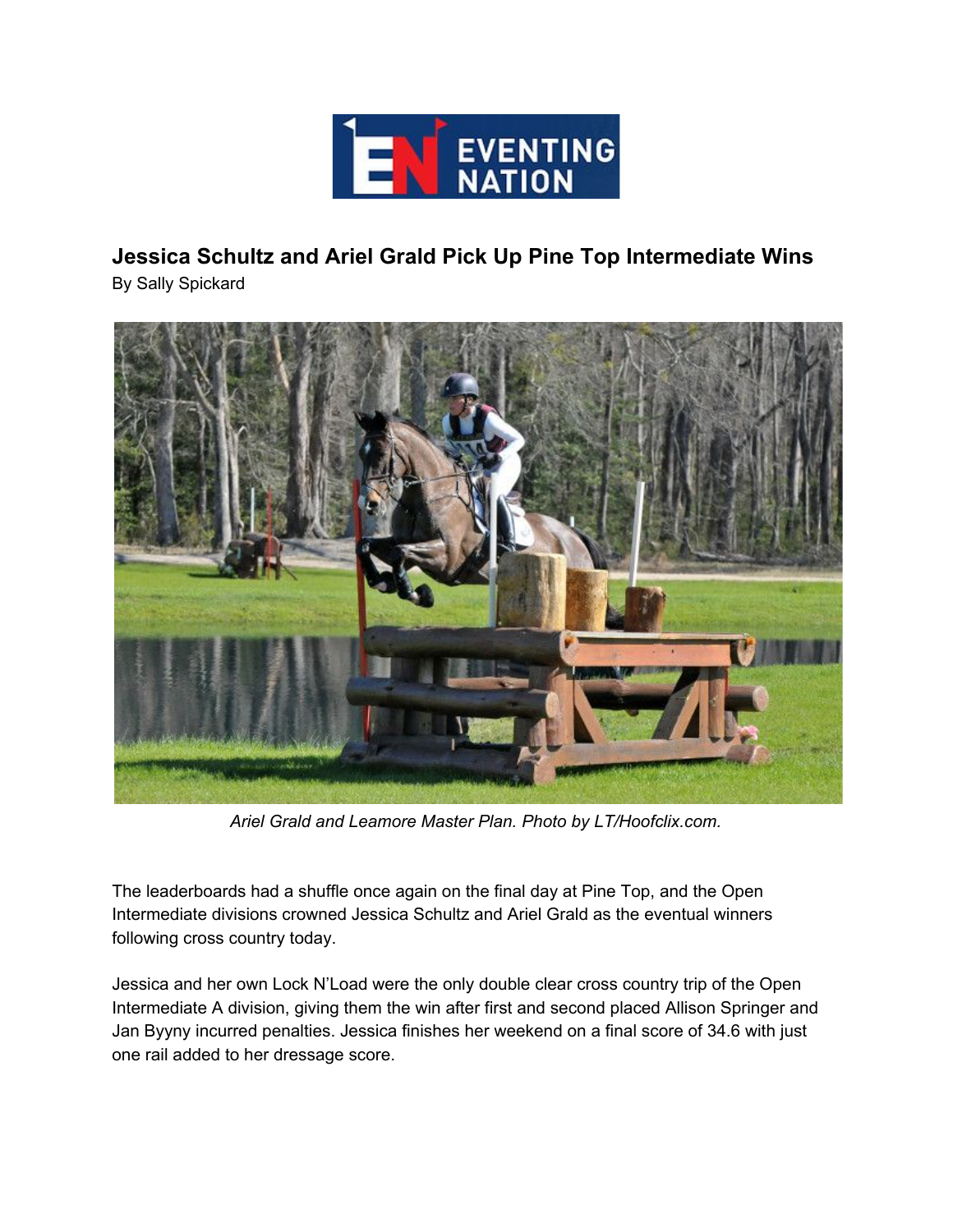Ariel Grald moved up into second place with a quick run that picked up just 1.2 time penalties aboard Monbeg Nola. This is Monbeg Nola's highest Intermediate placing to date, and Ariel will be thrilled with a successful weekend.

Ashley MacVaugh and Latino H's fast cross country was also rewarded with a move up, from sixth into third on a final score of 39.5. Latino H is a 10-year-old Holsteiner gelding owned by Susanne Richey and recently imported after competing through the two-star level with Great Britain's Andrew Downes. This weekend was the gelding's second U.S. start with Ashley in the irons.

Moving on to the B division, Ariel Grald had her day with Leamore Master Plan, taking home the blue ribbon thanks to a cross country run that produced two time penalties for a final score of 36.4. Ariel has produced this Irish Sport Horse gelding owned by Anne Eldridge from the Novice level and this weekend marks their first win at the Intermediate level.



*Katie Lichten and RF Luminati. Photo by LT/Hoofclix.com.*

Overnight leaders Boyd Martin and Steady Eddie ended their weekend in second place with a handful of time added to their dressage score for a final of 38.0. Jenny Caras and Fernhill Fortitude were hot on Boyd's heels, ending in third on a 38.6.